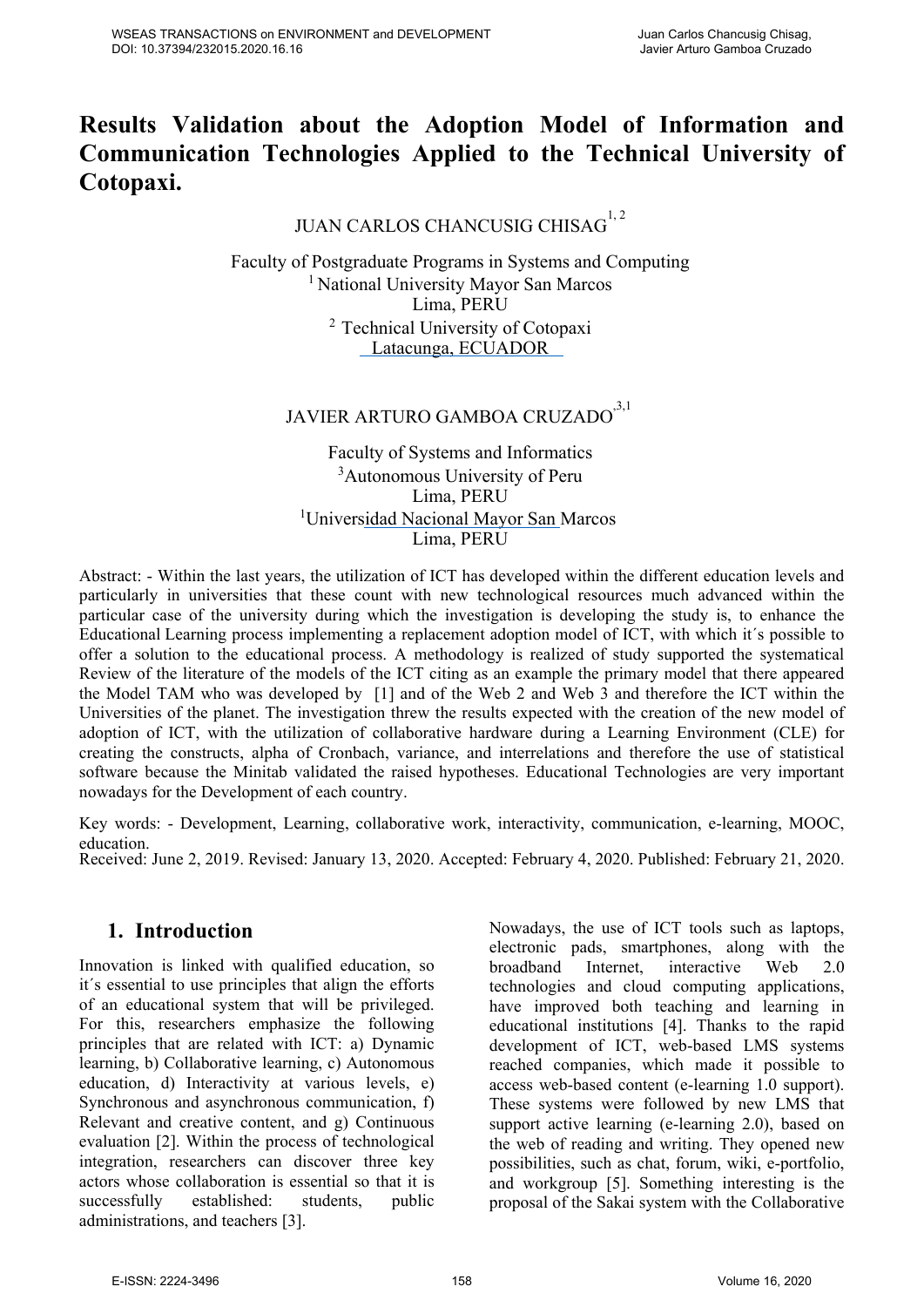Learning Environment (CLE), which is a system developed in EBTIC according to [6] that has tools and functionalities that allow communication and collaborative creation of instruments within the same virtual environment. Regarding [7] "Information Technology (IT) has become an omnipresent and crucial element to support, provide sustainability, and facilitate the growth of the business of any organization." So researchers deduce that the environment becomes more dynamic and comprehensive in organizations and, of course, in universities, which is generated by significant technological changes. The primary function of ICT inside the classroom is to facilitate teaching-learning, and they are means to optimize teaching-learning methodologies and support to reform communication and collaboration either in person or online. Web 3.0 is the common designation of the Internet since its evolution admitted the change of web pages, where the interested party goes from a passive to an active role and actively favors the construction of virtual learning spaces [8]. The digital era increasingly demands that universities face new challenges by combining the use of mobile devices [9], with teaching curricular elements that are more typical of traditional education systems. The objective in this regard is to promote and encourage the development and application of skills, languages, spaces, and times that are emerging in the field of technology through dynamic forms of learning that positively affect the education processes of students [9], [10], [11].

## **2. State of the Art**

From previous studies, reference is made to the functionalities within mobile education, because of the portability, interactivity, and content of these innovative technologies, which collaborates in learning, originates cooperation [12], [13]. The collection of data on learning activities towards students is identified as a success factor in mixed courses, and it is a crucial point towards the application of observations to inform content selection, course design, and learning pathways [14]. Learning collectively is when accessing resources using ICT, with a focus on the teaching and learning process is usually called online learning [15]. In e-learning environments, the distribution and delivery of courses and educational activities are managed through software applications, more particularly, with a Learning Management System (LMS). A more common

functional description of a Learning Management Systems (LMS) is the primary use for online or blended learning. The functions of these systems include supporting the distribution of course materials online, associating students with courses, monitoring student performance, storing student work, and mediating communication between student-teachers systemically [16].

The researcher [17], mentions some of the vital Web 2.0 tools that the LMS environment must have as fundamental characteristics, for teachinglearning:

- *Content distribution tools. Teachers must provide an area for the student to have the information systematically in the form of files and folders that can have different formats (HTML, PDF, TXT, ODT, XLSX, PNG ...) and must have metadata to present content and information: links to online archives, web pages, calendars, labels with various elements (text, images, presentations, videos)*.
- *Synchronous and asynchronous communication-collaboration tools: so that individuals in a training activity have to communicate and work regularly, such as exchange of discussion forums and exchange of information, group chat rooms, news, calendar, course messaging, wikis, among others.*
- *Performance and evaluation tools: as editable questionnaires by the teacher for student evaluation and instant marks about individual and group tasks, for the teacher reports on the activity of each student*.
- *Management tools and user profile assignments that allow assigning permissions within each course to be taught, access management. These means can be done at the administrator level, but also at the tutor level and student level*.
- *Additional tools: Some platforms have a portfolio, syllabus, notebook, search systems within the course, and/or forums, among others, depending on the LMS to be used and the platform compatibility*.

In our research, there are several examples of LMS such as WebCT, Moodle, Black Board, Moodle, Whiteboard, Web Board, Web Course in a Box, Claroline, Net Campus, Phoenix Pathlore, Profe, Saba, Symposium, Angel, Sakai, and Moodle, among others.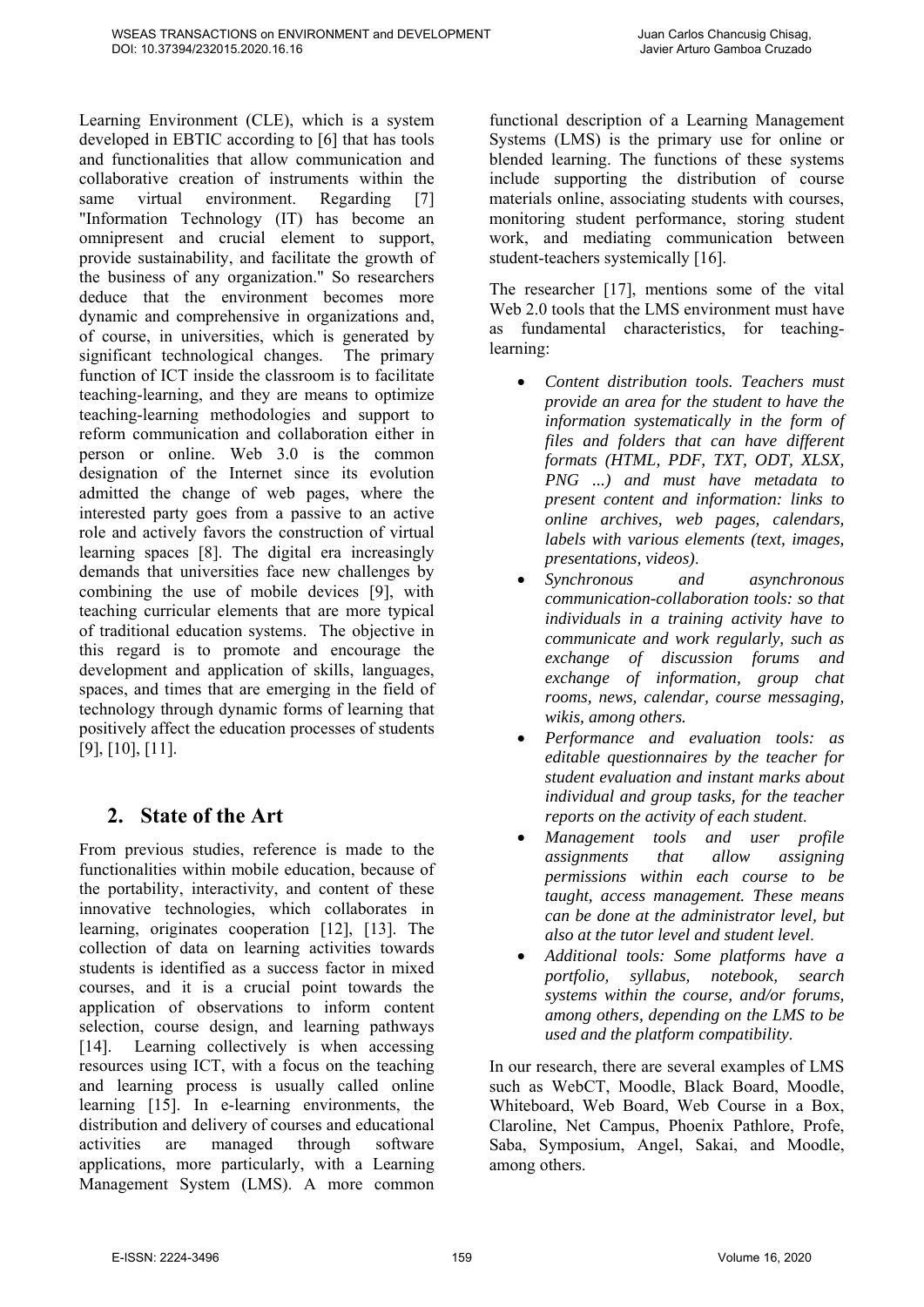Currently, LMS can be of three types: commercial use (or proprietary), free software, and in the cloud explains the author [18].

DOI: 10.37394/232015.2020.16.16

- **1.** *Proprietary: They are generally safe platforms with many features that can be transmitted according to the needs and budget that the company needs, and this has higher costs and expenses. Among the best known are Blackboard, Fronter, OS Media, eCollege, Sid Web, Educative, Saba, WebCT, and Catedra, among others*.
- **2.** *Free Software: They were born as an alternative to generating fewer costs and expenses, an online training project. These LMS are developed by educational institutions or subjects that are linked to education. Some of these platforms are Open Source, admitting that the user is free to handle that software. Among the most used are ATutor, Claroline, Dokeos dot LRN, Ganesha, ILIAS, Moodle and Sakai*.
- **3.** *In the cloud: They are not considered LMS platforms themselves because their most significant utility is to allow support to the classroom, as well as the development of MOOC (Massive Open Online Courses). The most popular are Coursera, Ecaths, Edmodo, edX, Miriadex, Udacity, Udemy, Wiziq, among others*.

Therefore, LMS are systems through which teaching-learning processes can be managed through the systematic use of Web 2.0 and Web 3.0 tools, either for virtual or online training and also as an instrument of support for traditional teaching, where the student is the interpreter of the learning process [19].It must be taken into account that a virtual learning environment is related to interactive design, which certifies its use so that, the creation of content and learning activities is carried out in a productive and personalized way where a type of assessment is set to be taken by students [20].

 *MOOC:* Massive Open Online Courses (MOOC) was introduced in Canada by [21] which coined the acronym to distinguish it from an online course developed by George Siemens and Stephen Downes. The course entitled Connectivism and Connective Knowledge was prepared by 25 students who paid their tuition and got their degree. However, it was followed free of charge and without accreditation by 2300 students and the general public via the Internet using ICT [22]. Despite the acceptance of using MOOCs, the trainees of these courses consider locating severe problems, which generates high dropout indicators. Recent research revealed that only 4% of students who enrolled in a Coursera MOOC completed their courses [23].

- *PLE (Personal Learning Environment)*: PLEs refer to how a person organizes his/her personal relationships, web tools and information for self-learning [24].
- *Cloud computing*: It is a cloud service that contains tools, applications, or managers remotely from the Internet itself [25]. The great advantage of this Web 2.0 technology is the possibility of accessing these files from any connection point that connects to the Internet valid for an account [26].
- *Social networking*: They are presented as a simple element and zero costs to put teachers and students in contact with each other since they can be used several uses according to educational learning activities [27]. The students who are involved and know social networks perfectly, developing education in this space, is a way to penetrate sites that are already well known to them. So it is essential to take advantage of this resource efficiently to deliver content and learning tasks to the student [28].
- *3D Technologies:* The development of 3D virtual worlds in the educational field allows new teaching-learning methods to be brought together in an educational environment where students can interact and validate activities [29]. 3D virtual worlds have the functionalities to customize our physique technically in three dimensions. Objects can be established and managed within the virtual world, and adequately represented sites can be developed where individuals can interact with each other, with objects, or with their work environment. [30]

So, Web 3.0 is an evolution of Web 2.0, and for that reason, it is essential to represent Web 3.0 as a service that offers more personalized learning, formed the student's previous knowledge, skills, motivations, and abilities, the activities are shown according to the progress in the training they require. Personalized learning shows only really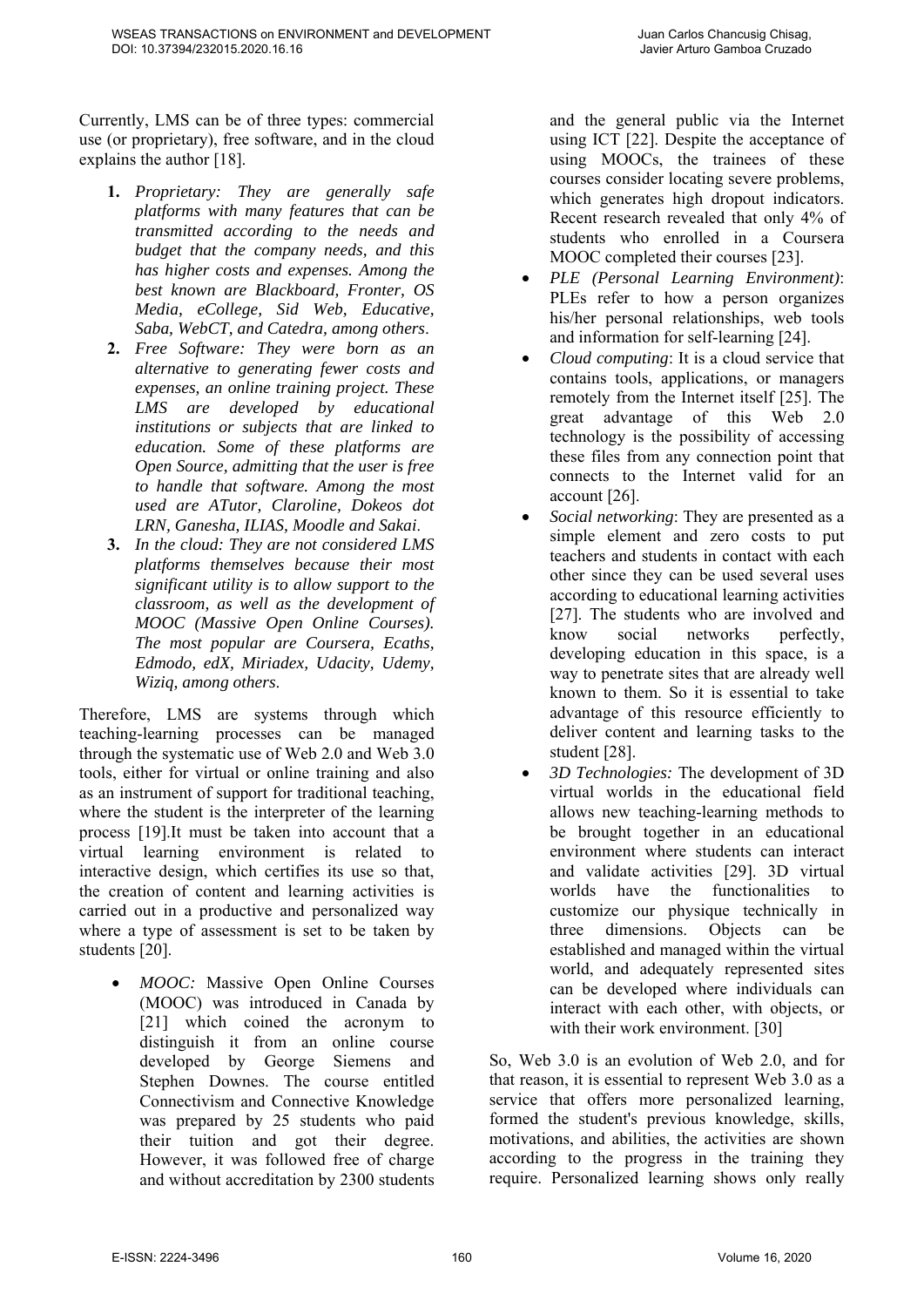selected information for the student, in an appropriate way, and especially at the right time [31].

## **3. Methodology**

From the perspective of the type of reasoning used, deductive and inductive methods can be used, based on this categorization, this investigation can be considered deductive.

#### **Population**

In the Technical University of Cotopaxi, there is a population of 10385 students enrolled in the different faculties dated September 17, 2019.

#### **Sample**

"It is a process in which the probability of each element of integrating the sample is known [32].

In this research project on academic software, probabilistic, or random sampling will be used, because the probability of each element that integrates the sample is known.

#### **Identification of the hypotheses of the proposed theoretical model**

These hypotheses are oriented to basic research.

Table 1. Hypothesis for basic research of the proposed theoretical model CMAT

| Hypothesis | Description regarding<br>the<br>Collaborative Learning Environment<br>system (CLE) |
|------------|------------------------------------------------------------------------------------|
| H1.A       | The Expectation of Performance has<br>a positive impact on Perceived<br>Utility.   |
| H2.A       | Perceived Entertainment has<br>a<br>positive impact on Perceived Utility.          |
| H3.A       | The Social Factor has a positive<br>impact on Perceived Utility.                   |
| H4.A       | The Facilitating Condition has a<br>positive impact on the Perceived<br>Utility.   |
|            | Teamwork has a positive impact on<br>Perceived Utility.                            |
| H5.A       | Teamwork has a positive impact on                                                  |
| H5.B       | Perceived Ease of Use.                                                             |

| H6.A                                                               | Technical Support has a positive<br>impact on Perceived Utility.                    |  |  |
|--------------------------------------------------------------------|-------------------------------------------------------------------------------------|--|--|
| H6.B                                                               | Technical Support has a positive<br>impact on Perceived Ease of Use.                |  |  |
| H7.A                                                               | Computational Self-Efficiency has a<br>positive impact on Perceived Utility.        |  |  |
| H7.B                                                               | Computational Self-Efficiency has a<br>positive impact on Perceived Ease of<br>Use. |  |  |
| H8.A                                                               | Experience has a positive impact on<br>the Ease of Perceived Use.                   |  |  |
|                                                                    | Perceived Ease of Use has a positive<br>impact on Perceived Utility.                |  |  |
| H9.A                                                               | Perceived Ease of Use has a positive<br>impact on the Intention of Use.             |  |  |
| Perceived Profit has a positive impact<br>H9.B<br>on Satisfaction. |                                                                                     |  |  |
| H10.A                                                              | La Utilidad Percibida tiene<br>un<br>impacto positivo en la Intención de<br>Uso.    |  |  |
| H10.B                                                              | Satisfaction has a positive impact on<br>System Use.                                |  |  |
| H11.A                                                              | The Intention of Use has a positive<br>impact on the Use of the System.             |  |  |
| H12.A                                                              |                                                                                     |  |  |

Elaborated by the author

#### **Identification of the variables of the proposed theoretical model**

Now, it is necessary to define the new model proposed, which uses TAM as the base model, which also includes variables or factors focused on Collaborative Learning Support Systems aimed at university students, the variables already considered in the known extensions of TAM are also added, Like TAM2, TAM3 and UTAUT, in this doctoral work it is proposed that PU (Perceived Utility), PEOU (Perceived Ease of Use) influence BI (Intention of Use) and this last factor determines the AU (System Use). For the construction of the model, other existing solutions have been studied and analyzed, extracting some factors and variables that were considered necessary for the context in which the proposed model is focused. The systematic review of the literature of the TAM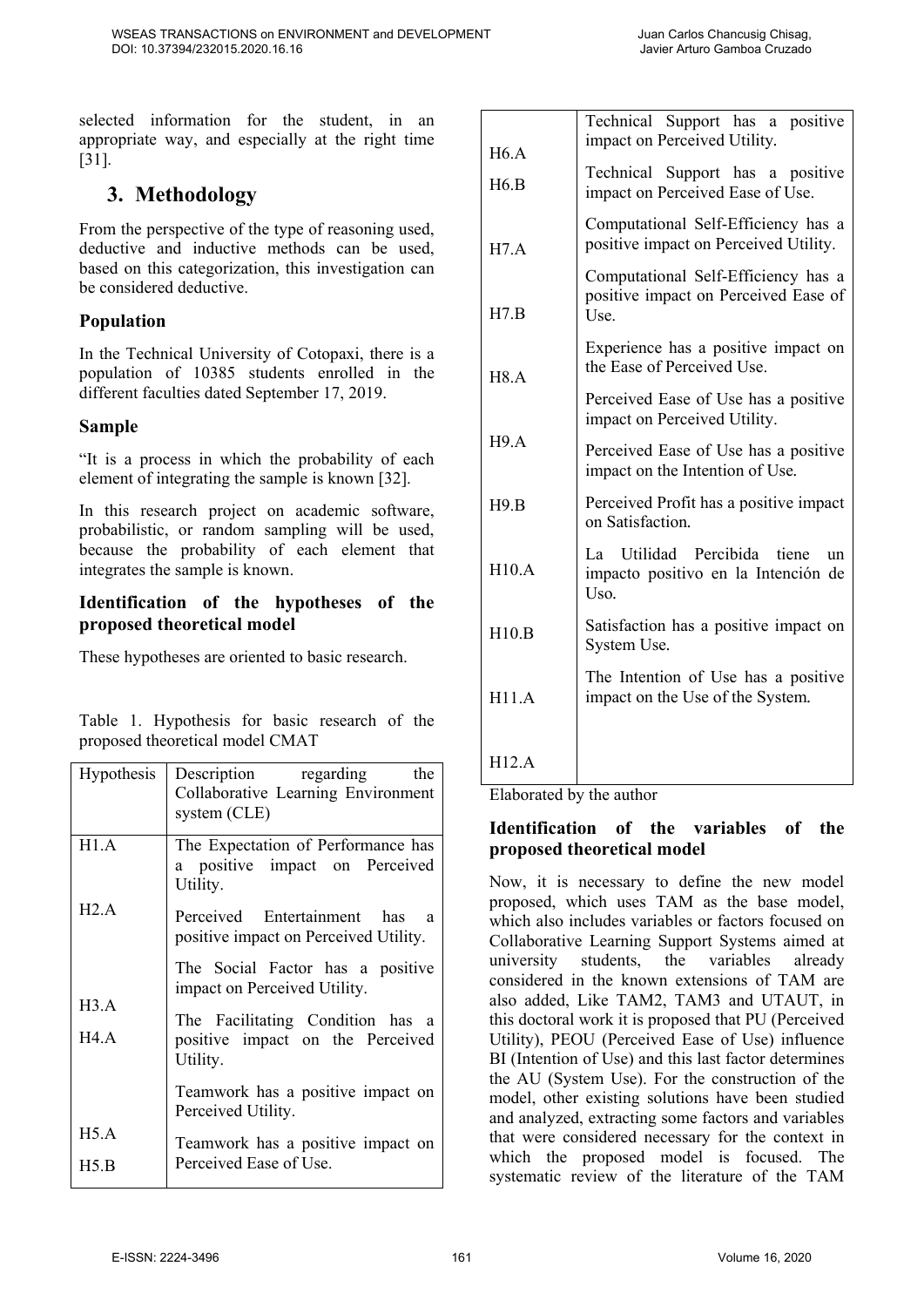model and its variants made it possible to verify the explanatory capacity of the initial Davis study (1989b), since significant relationships were found between PU, PEOU, AU, and BI in the use of elearning.

The external variables systematically reviewed that adapt to predict the Collaborative Learning Environment (CLE) system with the Sakai software, directed towards the students to be used in this new model are, as it is shown in Figure 12, schematically:

#### **Data collection**

The data were collected through a Likert questionnaire that was filled out during class hours by students enrolled at the Technical University of Cotopaxi (UTC).

To carry out this study, two different surveys have been carried out, one of them aimed at blog users and the other aimed at wikis users in a corporate environment. The sample has been taken during February, March, April, May, and June of 2019.

#### **Measurement scale**

The scale used to measure usage comes from Kwon and Wen (2010). All items were scored on a 5 point Likert scale  $(1 -$  Strongly disagree;  $5 =$ Strongly agree), except those referring to personal information variables and others related to the use

of the Internet that will be used to perform a descriptive analysis.

This scale is ordinal and is characterized by using a set of expressions on an agreement/disagreement scale. Its main advantage of using this scale is that all participants in this research share the order of expressions, and the values of the scale have an easy to understand relationship for the participants.

Table 2. Likert scale used in the items of factors except for personal and Internet use Sarabia (1999).

| <b>TOTALLY</b> | Partiall | Neither | Partiall | Totall |
|----------------|----------|---------|----------|--------|
| <b>DISAGRE</b> |          | agree   | y agree  |        |
| E              | disagre  | nor     |          | agree  |
|                | e        | disagre |          |        |
|                |          | e       |          |        |

Elaborated by the author

The elaboration of the questions that compose the survey (items), researchers have tried to use those scales that have already used and validated in the review of the literature carried out in chapter 2, adapting them to the Sakai CLE system. The following table summarizes the measuring instrument used in the empirical study corresponding to the acceptance and use of the Sakai CLE system.

Table 3 Summary of the measurement instrument used in the Sakai CLE system questionnaire.

| Variables             | Code            | Question                                                          |
|-----------------------|-----------------|-------------------------------------------------------------------|
| Performance           | PE1             | Using the Sakai CLE system increases my performance in classes.   |
| Expectation (PE):     |                 |                                                                   |
| It is the interest to |                 |                                                                   |
| their<br>improve      | PE <sub>2</sub> | Using the Sakai CLE system applied in my studies increases my     |
| performance           |                 | efficiency.                                                       |
| when using<br>the     | PE3             | Using the Sakai CLE system allows me to complete my university    |
| <b>CLE</b><br>Sakai   |                 | tasks faster.                                                     |
| when<br>system        |                 |                                                                   |
| carrying<br>out       |                 |                                                                   |
| learning              |                 |                                                                   |
| activities.           |                 |                                                                   |
| Perceived             | PP <sub>1</sub> | I think that when using the Sakai CLE system the qualification is |
| Entertainment         |                 | fairer.                                                           |
| $(PP)$ :<br>Includes  |                 |                                                                   |
| individual            |                 |                                                                   |
| pleasure,             | PP <sub>2</sub> | I find the Sakai CLE system entertaining.                         |
| psychological         |                 |                                                                   |
| stimulation<br>and    |                 |                                                                   |
| interests, it is the  |                 |                                                                   |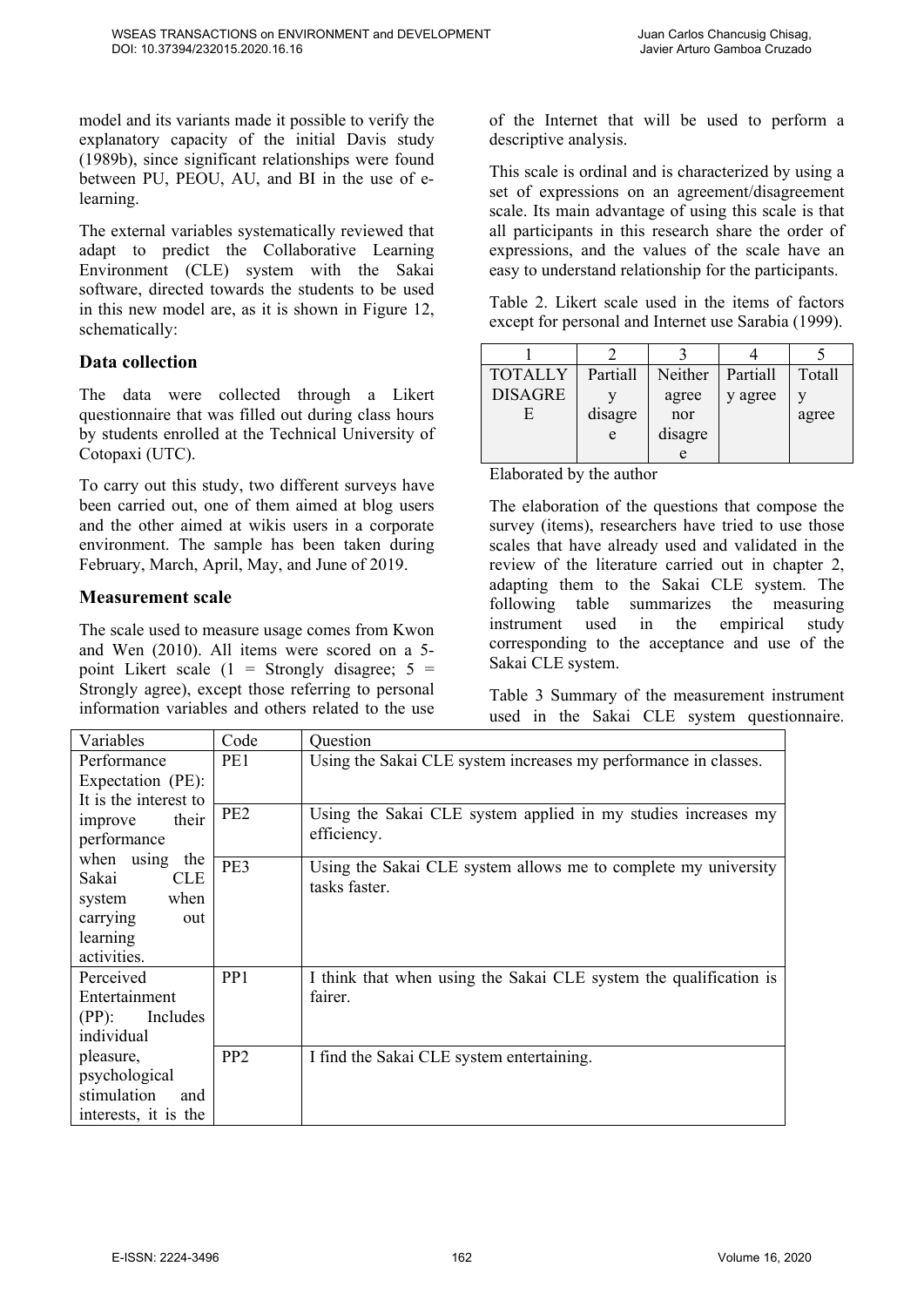| degree to which<br>the activity<br>of<br>using a specific<br>system<br>1S<br>perceived<br>as<br>interesting<br>in<br>itself. | PP3              | I like to use the Sakai CLE system for collaborative activities at the<br>university.                                         |
|------------------------------------------------------------------------------------------------------------------------------|------------------|-------------------------------------------------------------------------------------------------------------------------------|
| Factor<br>Social<br>$(SF)$ :<br>Influence                                                                                    | SF1              | Colleagues who influence my behavior believe that I should use the<br>Sakai CLE system to carry out collaborative activities. |
| exerted<br>the<br>on<br>student by those<br>individuals<br>who                                                               | SF <sub>2</sub>  | There are teachers who make the use of the Sakai CLE system<br>useful to fulfill university tasks.                            |
| benchmarks<br>are<br>for him in the<br>field of learning.                                                                    | SF3              | Important people to me think that I should use the Sakai CLE<br>system correctly.                                             |
| Facilitating<br>Condition (FC): It<br>is the level that                                                                      | FC1              | The university has the adequate infrastructure to use the Sakai CLE<br>system.                                                |
| the<br>university<br>believes<br>student<br>that there is a                                                                  | FC <sub>2</sub>  | He believes that teachers are trained to be able to teach through the<br>Sakai CLE system.                                    |
| technological and<br>administrative<br>infrastructure that<br>the<br>supports<br>system.                                     | FC3              | The support of the university community facilitates the learning of<br>the Sakai CLE system.                                  |
| Teamwork<br>(CTE): They are<br>the tasks done by                                                                             | CTE1             | Collaborative tasks flow better when performed in the Sakai CLE<br>system.                                                    |
| students<br>several<br>where each one<br>does apart, but all                                                                 | CTE <sub>2</sub> | The activities used in the Sakai CLE system will give better results<br>than solving them individually.                       |
| with a common<br>objective which is<br>to carry out the<br>learning<br>activities.                                           | CTE3             | Using the Sakai CLE system will increase the number of<br>interactions between students and teachers.                         |
| <b>Technical Support</b><br>Physical<br>$(TS)$ :                                                                             | TS1              | The Sakai CLE system provides help when there is a technical<br>problem.                                                      |
| resources<br>and<br>adequate<br>personnel to help                                                                            | TS <sub>2</sub>  | Sakai CLE system support personnel have a positive predisposition<br>to help when consulted.                                  |
| to<br>solve<br>users<br>problems related<br>to computers, e-<br>mail<br>and<br>by<br>phone.                                  | TS3              | The Sakai CLE system offers frequently asked questions and<br>answers about its use.                                          |
| Computational<br>Efficiency (CSE):<br>Confidence<br>that                                                                     | CSE1             | I can complete collaborative activities in the Sakai CLE system if I<br>have not used a system with these characteristics.    |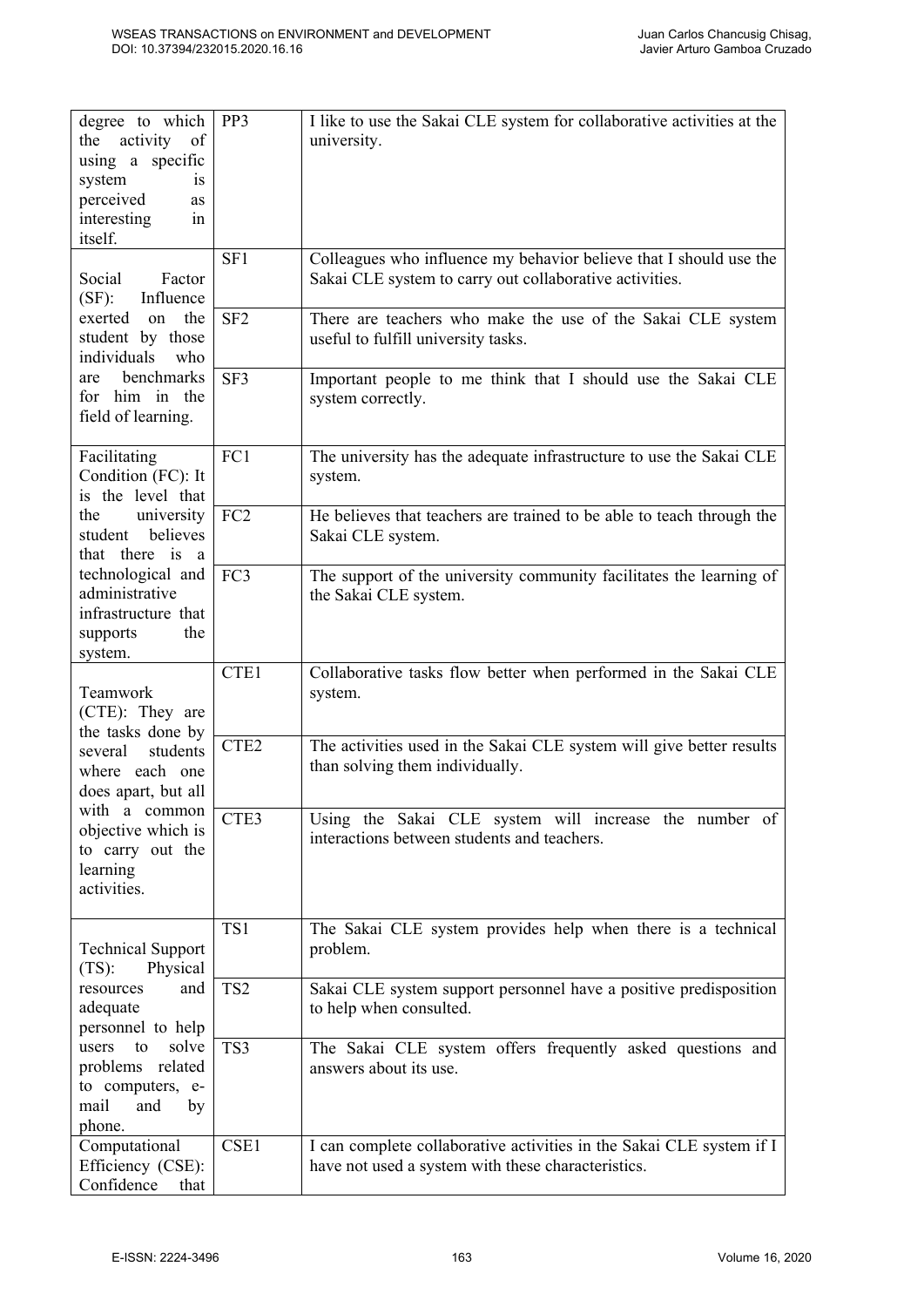| individual<br>an                       | CSE <sub>2</sub> | I can complete collaborative activities in the Sakai CLE system if    |  |
|----------------------------------------|------------------|-----------------------------------------------------------------------|--|
| possesses of his                       |                  | someone else helps me with the induction of the system.               |  |
| abilities<br>to                        |                  |                                                                       |  |
| perform well the                       | CSE3             | I can solve most problems that arise when using the Sakai CLE         |  |
| tasks and learning                     |                  | system if I try my best.                                              |  |
| when<br>activities                     |                  |                                                                       |  |
| Sakai<br>using the                     |                  |                                                                       |  |
| CLE system.                            |                  |                                                                       |  |
| Experience                             | EXP1             | He has experience using this type of collaborative system.            |  |
| (EXP): It means                        |                  |                                                                       |  |
| having practice in                     |                  |                                                                       |  |
| collaborative                          |                  |                                                                       |  |
| learning activities                    |                  |                                                                       |  |
|                                        |                  |                                                                       |  |
| using the Sakai                        |                  |                                                                       |  |
| CLE system.                            |                  |                                                                       |  |
|                                        | EXP2             | He believes that teachers have the necessary experience to use the    |  |
|                                        |                  | Sakai CLE system.                                                     |  |
|                                        | EXP3             | They believe that the authorities support this type of collaborative  |  |
|                                        |                  | system to improve education.                                          |  |
|                                        |                  |                                                                       |  |
| Satisfaction                           | SAT1             | You are satisfied with the functionality of the Sakai CLE system as   |  |
| $(SAT)$ :<br>In<br>the                 |                  | a collaborative learning tool.                                        |  |
| under<br>content                       |                  |                                                                       |  |
| study, satisfaction                    | SAT <sub>2</sub> | The Sakai CLE system is efficient for the exchange of knowledge.      |  |
| is the extent to                       |                  |                                                                       |  |
| which the Sakai                        |                  |                                                                       |  |
| <b>CLE</b><br>system                   | SAT3             | I am satisfied with the different collaborative activities offered by |  |
| meets its specific                     |                  | the Sakai CLE system.                                                 |  |
| functional<br>and                      |                  |                                                                       |  |
| requirements.                          |                  |                                                                       |  |
| Perceived Utility                      | PU1              | The Sakai CLE system is useful for collaborative learning.            |  |
| (PU): It is the                        |                  |                                                                       |  |
| collaborative                          |                  |                                                                       |  |
| that<br>perception                     | PU <sub>2</sub>  | The Sakai CLE system is academically interesting for collaborative    |  |
| of the<br>the use                      |                  | learning.                                                             |  |
| <b>CLE</b><br>Sakai                    |                  |                                                                       |  |
| system                                 | PU <sub>3</sub>  |                                                                       |  |
| contributes<br>to                      |                  | The Sakai CLE system improves the effectiveness of the activities I   |  |
| improving<br>the                       |                  | carry out.                                                            |  |
| of                                     |                  |                                                                       |  |
| quality<br>education<br>of             |                  |                                                                       |  |
| students.                              |                  |                                                                       |  |
| Perceived Ease of                      | PEOU1            |                                                                       |  |
|                                        |                  | The Sakai CLE system is easy to navigate.                             |  |
| Use (PEOU): It is<br>the collaborative |                  |                                                                       |  |
| that                                   | PEOU2            | In the Sakai CLE system I quickly find the information I require.     |  |
| perception<br>of the                   |                  |                                                                       |  |
| the use<br><b>CLE</b><br>Sakai         | PEOU3            | The Sakai CLE system offers a friendly environment for                |  |
| will                                   |                  | collaborative activities.                                             |  |
| system<br>be<br>effortless.            |                  |                                                                       |  |
| Intent to Use (BI):                    | BI1              | You would like to visit the Sakai CLE system frequently.              |  |
| This<br>construct                      |                  |                                                                       |  |
|                                        |                  |                                                                       |  |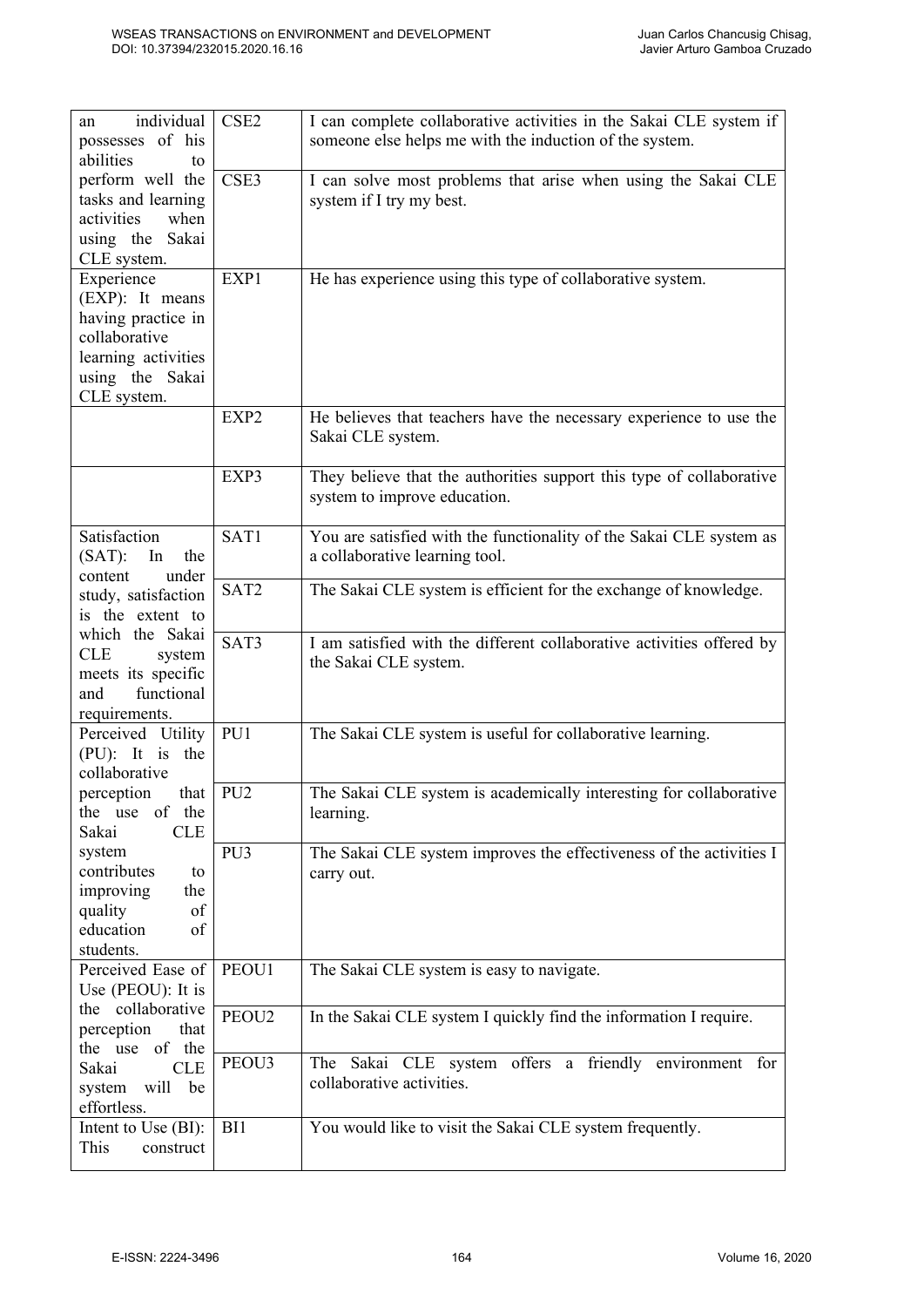| adopts<br>the            | BI2             | Taking into account that I have access to the Sakai CLE system        |
|--------------------------|-----------------|-----------------------------------------------------------------------|
| influence<br>of          |                 | from the university, I predict that I will use it the following       |
| Perceived                |                 | semester.                                                             |
| <b>Usefulness</b><br>and | B <sub>I3</sub> | Assuming that you have access to the Sakai CLE system anywhere,       |
| Perceived Ease of        |                 | I intend to use it for my learning of the subjects taught.            |
| Use and evaluates        |                 |                                                                       |
| the intention to         |                 |                                                                       |
| use the system.          |                 |                                                                       |
| Use of the System   AU1  |                 | The teacher proposes in the subject to use a reasonable time of 3     |
| $(AU)$ : This factor     |                 | hours to use the Sakai CLE system, you comply with it.                |
| is influenced by         | AU <sub>2</sub> | I frequently connect to the Sakai CLE system to find out the tasks    |
| the Intent to Use        |                 | assigned by the teachers.                                             |
| (BI) and values AU3      |                 |                                                                       |
| the use of the           |                 | I enter the Sakai CLE system to interact in my learning activities at |
| Sakai<br><b>CLE</b>      |                 | least once a day.                                                     |
| system.                  |                 |                                                                       |

Elaborated: By the Author

#### **4. Results**

The instrument to validate service quality and measure the use and acceptance of Information and Communication Technologies consists of 13 variable-questions: Performance Expectation (3 questions), Perceived Entertainment (3 questions), Social Factor (3 questions), Facilitating Condition (3 questions), Teamwork (3 questions), Technical Support (3 questions), Computational Selfefficiency (3 questions), Experience (3 questions), Satisfaction (3 questions), Perceived Usefulness (3 questions), Perceived Ease of Use (3 questions), Intent to Use (3 questions), Use of the System (3 questions).

Returns the following results:

Table 4: Results for the construction of the Model.

| Constructs    | Cronbach' | Varianc | Correlation |
|---------------|-----------|---------|-------------|
|               | s Alpha   | e       | s           |
| Global Model  | 0,948     | 1,282   | 0,346       |
| Performance   | 0,875     | 0,902   | 0,700       |
| Expectation   |           |         |             |
| Perceived     | 0,819     | 0,963   | 0,604       |
| Entertainmen  |           |         |             |
|               |           |         |             |
| Social Factor | 0,595     | 1,391   | 0,334       |
| Facilitating  | 0,563     | 1,633   | 0,332       |
| Condition     |           |         |             |
| Team work     | 0,868     | 1,119   | 0,689       |
| Technical     | 0,903     | 1,241   | 0,758       |
| support       |           |         |             |
| Computation   | 0,484     | 1,256   | 0,257       |
| Self-<br>al   |           |         |             |

| Efficiency    |       |       |       |
|---------------|-------|-------|-------|
| Experience    | 0,447 | 1,843 | 0,174 |
| Satisfaction  | 0,864 | 1,152 | 0,683 |
| Perceived     | 0,894 | 1,047 | 0,739 |
| Profit        |       |       |       |
| Perceived     | 0,901 | 1,219 | 0,753 |
| Ease of Use   |       |       |       |
| Intent of Use | 0,839 | 1,045 | 0,637 |
| of<br>Use     | 0,883 | 1,848 | 0,717 |
| System        |       |       |       |

Elaborated: By the Author

#### **Individual reliability of the indicators**

To assess the individual reliability of each indicator, the load factor was observed from the confirmatory factor analysis (CFA), as defined in the methodology there are two indicators that cannot be considered reliable, their factor load is less than 0.707, in the Table, we can see the factor loads of all the constructs.

Table 5. Individual reliability of the indicators

| Constructs      | Hal | Standar  | Factori | Kaiser- |
|-----------------|-----|----------|---------|---------|
|                 | f   | d        | al Load | Meyer-  |
|                 |     | deviatio |         | Olkin   |
|                 |     | n        |         | Measur  |
|                 |     |          |         | e       |
| Performance     |     |          |         | 0,728   |
| Expectation     |     |          |         |         |
| PE1             | 3,9 | 0,962    | 0,881   |         |
|                 |     |          |         |         |
| PE <sub>2</sub> | 4,0 | 0,927    | 0,873   |         |
|                 |     |          |         |         |
| PE3             | 4,0 | 0,961    | 0,759   |         |
|                 | 8   |          |         |         |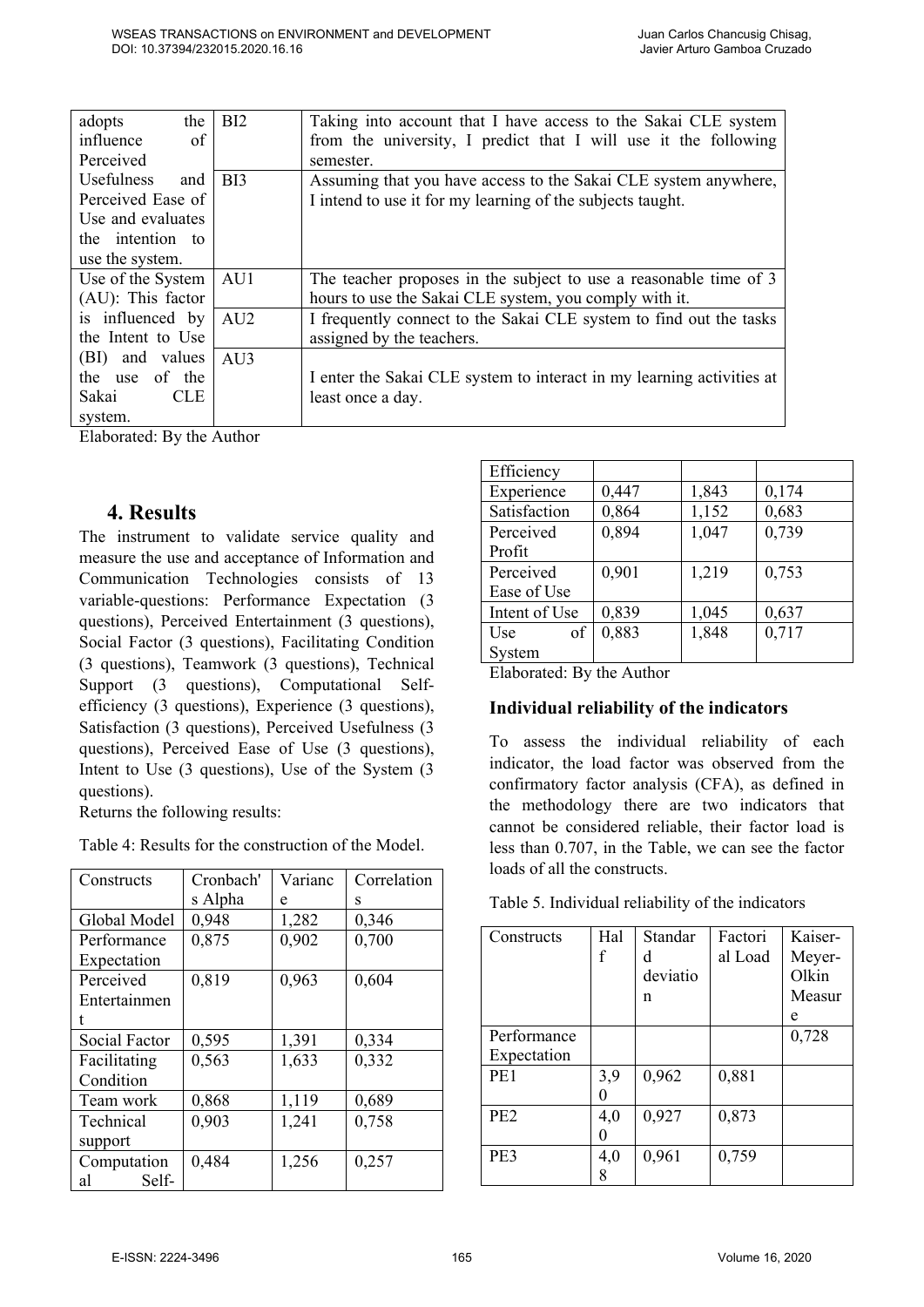| Perceived               |                  |                   |                   | 0,706 |
|-------------------------|------------------|-------------------|-------------------|-------|
| Entertainmen            |                  |                   |                   |       |
| t                       |                  |                   |                   |       |
| PE1                     | 3,7              | 1,032             | 0,861             |       |
|                         | 6                |                   |                   |       |
| PE <sub>2</sub>         | 3,7              | 0,958             | 0,765             |       |
|                         | 8                |                   |                   |       |
| PE3                     | 3,9              | 0,962             | $\frac{1}{0,709}$ |       |
|                         | 4                |                   |                   |       |
| Social Factor           |                  |                   |                   | 0,634 |
| SF <sub>1</sub>         | 3,6              | 1,078             | 0,633             |       |
|                         | 9                |                   |                   |       |
| SF <sub>2</sub>         | 3,3              | 1,295             | 0,600             |       |
|                         | 1                |                   |                   |       |
| SF3                     | 3,6              | 1,155             | 0,505             |       |
|                         | 8                |                   |                   |       |
| Facilitating            |                  |                   |                   | 0,527 |
| Condition               |                  |                   |                   |       |
| FC1                     | 3,8              | 1,257             | 0,999             |       |
|                         | 5                |                   |                   |       |
| FC <sub>2</sub>         | 3,3              | $\frac{1}{1,451}$ | 0,598             |       |
|                         | $\overline{2}$   |                   |                   |       |
| FC3                     | 3,8              | 1,102             | 0,850             |       |
|                         | 0                |                   |                   |       |
| Team work               |                  |                   |                   | 0,739 |
| TW1                     | 3,8              | 1,022             | 0,850             |       |
|                         | $\overline{0}$   |                   |                   |       |
| TW <sub>2</sub>         | 3,8              | 1,012             | 0,837             |       |
|                         | 5                |                   |                   |       |
| TW3                     | 3,8              | 1,136             | 0,804             |       |
|                         | 9                |                   |                   |       |
| Technical               |                  |                   |                   | 0,738 |
| Support                 |                  |                   |                   |       |
| TS1                     | 3,7              | 1,142             | 0,936             |       |
|                         | 5                |                   |                   |       |
| TS <sub>2</sub>         | 3,7              | 1,104             | 0,846             |       |
|                         | 9                |                   |                   |       |
| TS3                     | 3,9              | 1,097             | 0,831             |       |
|                         | $\boldsymbol{0}$ |                   |                   |       |
| Computation             |                  |                   |                   | 0,504 |
| Self-<br>al             |                  |                   |                   |       |
| Efficiency              |                  |                   |                   |       |
| CS <sub>1</sub>         | 3,9              | 1,097             | 0,999             |       |
|                         | 0                |                   |                   |       |
| $\overline{\text{CS2}}$ | 3,1              | 1,238             | 0,545             |       |
|                         | 1                |                   |                   |       |
| $\overline{\text{CS}}$  | $3,\overline{8}$ | 1,016             | 0,999             |       |
|                         | 4                |                   |                   |       |
| Experience              |                  |                   |                   | 0,492 |
| EX1                     | 2,7              | 1,481             | 0,356             |       |
|                         | 6                |                   |                   |       |
| EX2                     | 3,0              | 1,464             | 0,353             |       |
|                         | 6                |                   |                   |       |
| EX3                     | 4,0              | 1,092             | 0,010             |       |
|                         |                  |                   |                   |       |

|                         | 3                |       |       |       |
|-------------------------|------------------|-------|-------|-------|
| Satisfaction            |                  |       |       | 0,727 |
| SF <sub>1</sub>         | 3,9              | 1,141 | 0,893 |       |
|                         | 8                |       |       |       |
| SF <sub>2</sub>         | $\overline{4,1}$ | 1,010 | 0,809 |       |
|                         | $\mathbf{1}$     |       |       |       |
| $\overline{\text{S}F3}$ | 3,9              | 1,065 | 0,779 |       |
|                         |                  |       |       |       |
|                         | 8                |       |       |       |
| Perceived               |                  |       |       | 0,722 |
| Profit                  |                  |       |       |       |
| PP <sub>1</sub>         | 4,0              | 1,077 | 0,994 |       |
|                         | 3                |       |       |       |
| PP <sub>2</sub>         | $4,\overline{1}$ | 1,020 | 0,862 |       |
|                         | $\boldsymbol{0}$ |       |       |       |
| PP3                     | 4,1              | 0,971 | 0,776 |       |
|                         | 8                |       |       |       |
| Perceived               |                  |       |       | 0,723 |
| Ease of Use             |                  |       |       |       |
| PEU1                    | 3,8              | 1,117 | 0,955 |       |
|                         | 8                |       |       |       |
| PEU <sub>2</sub>        | $\frac{1}{3,9}$  | 1,128 | 0,853 |       |
|                         |                  |       |       |       |
|                         | 4                |       |       |       |
| PEU3                    | 4,0              | 1,065 | 0,799 |       |
|                         | 8                |       |       |       |
| Intent of Use           |                  |       |       | 0,707 |
| IU1                     | 4,1              | 1,051 | 0,890 |       |
|                         | 5                |       |       |       |
| IU <sub>2</sub>         | 4,2              | 0,963 | 0,802 |       |
|                         | $\overline{c}$   |       |       |       |
| $\overline{IU3}$        | $\overline{4,1}$ | 1,051 | 0,707 |       |
|                         | 9                |       |       |       |
| Use<br>of               |                  |       |       |       |
| System                  |                  |       |       |       |
| US1                     | 3,6              | 1,287 | 0,894 | 0,733 |
|                         | 8                |       |       |       |
|                         |                  |       |       |       |
| US <sub>2</sub>         | 3,5              | 1,345 | 0,873 |       |
|                         | 7                |       |       |       |
| US3                     | 3,6              | 1,441 | 0,775 |       |
|                         | $\overline{4}$   |       |       |       |

Elaborated: By the Author

#### **Testing the Hypotheses**

At this point, the Pre-Test (Gc) and Post-Test (Ge) samples were compared for the indicators defined in the previous points.

#### **Results for the Indicators**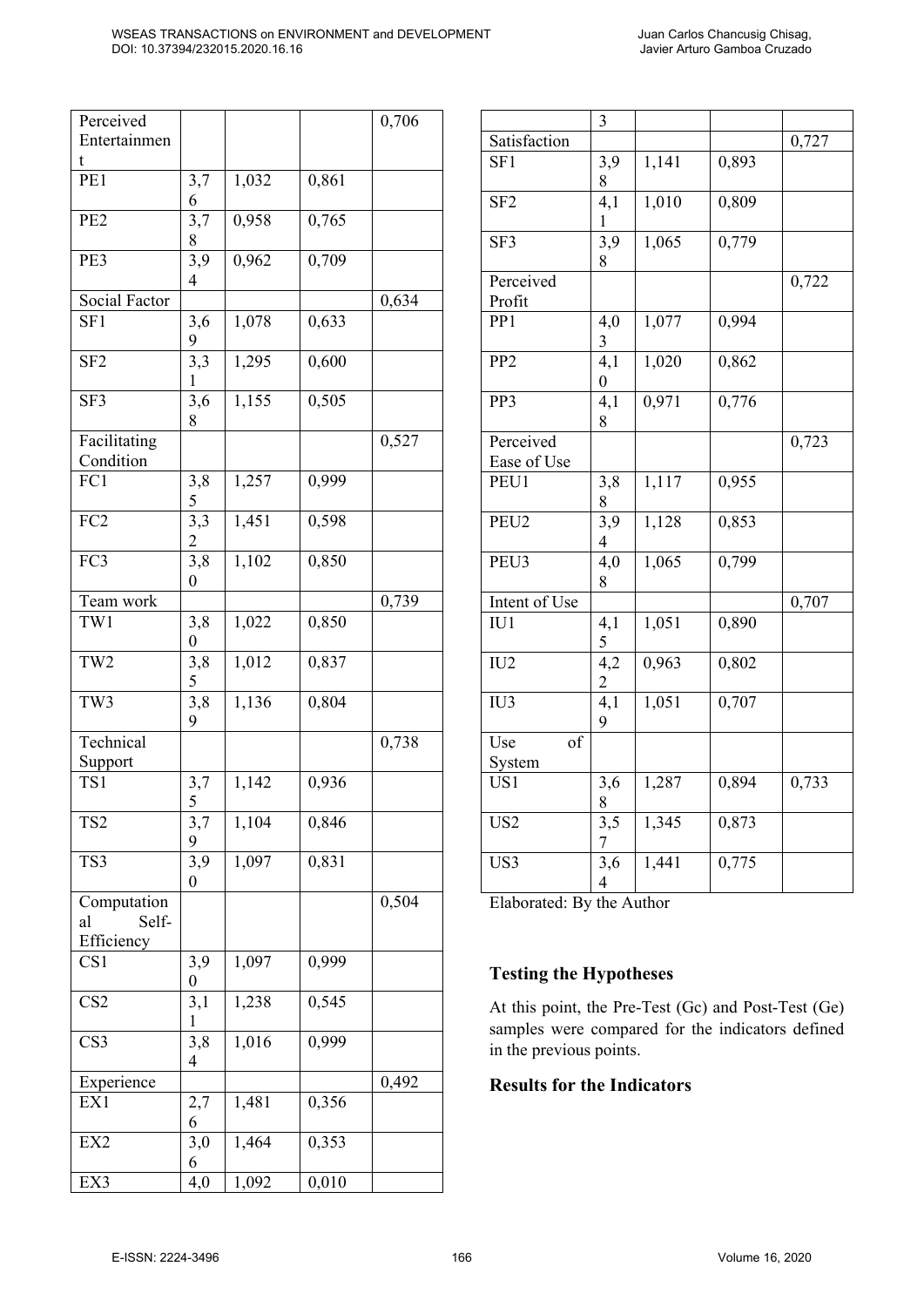Table 6. Pre-Test and Post-Test Results of the Dependent Variable Indicators.

| N                                  |                | I1:                              |                                  | I2:            | I3:                           |                | I4:                            |                | I5:            |                                           | <b>I6:</b>     |                                                         |
|------------------------------------|----------------|----------------------------------|----------------------------------|----------------|-------------------------------|----------------|--------------------------------|----------------|----------------|-------------------------------------------|----------------|---------------------------------------------------------|
| $\mathbf 0$                        | P              | P                                | P                                | P              | P                             | P              | P                              | P              | ${\bf P}$      | P                                         | P              | P                                                       |
|                                    | $\bf R$        | $\mathbf 0$                      | R                                | $\mathbf 0$    | R                             | $\mathbf 0$    | $\bf R$                        | $\mathbf 0$    | $\bf R$        | $\mathbf 0$                               | R              | $\mathbf 0$                                             |
|                                    | E              | S                                | E                                | S              | E                             | S              | E                              | S              | E              | S                                         | E              | S                                                       |
|                                    |                | T                                |                                  | T              |                               | T              |                                | T              |                | T                                         |                | T                                                       |
| $\mathbf 1$                        | 3              | $\mathbf 1$                      | $\overline{c}$                   | $\mathbf{1}$   | $\mathbf 1$                   | $\mathbf{1}$   | $\overline{2}$                 | $\overline{2}$ | 3              | $\overline{c}$                            | $\overline{c}$ | $\overline{c}$                                          |
|                                    |                | 5                                | $\overline{2}$                   |                | $\overline{4}$                |                | $\overline{0}$                 |                |                | $\overline{\mathbf{3}}$                   |                | $\boldsymbol{0}$                                        |
| $\overline{c}$                     | $\overline{4}$ | $\overline{1}$                   | $\overline{c}$                   | 3              | $\overline{7}$                | 3              | $\mathbf 1$                    | 6              | $\overline{7}$ | $\overline{\mathbf{c}}$                   | 6              |                                                         |
|                                    |                | $\overline{2}$                   | 8                                |                |                               |                | 7                              |                |                | $\overline{7}$                            |                | $\frac{2}{6}$                                           |
| 3                                  | 6              | $\overline{1}$                   | $\overline{c}$                   | $\overline{4}$ | $\mathbf{1}$                  | $\overline{4}$ | $\mathbf{1}$                   | 8              | 5              | $\overline{1}$                            | 7              | $\frac{2}{4}$                                           |
|                                    |                | 6                                | 6                                |                | 5                             |                | 6                              |                |                | $\overline{\mathcal{L}}$                  |                |                                                         |
| $\overline{4}$                     | 8              | $\mathbf{1}$                     | $\overline{c}$                   | $\mathbf{1}$   | $\mathbf{1}$                  | $\mathbf{1}$   | $\mathbf 1$                    | $\mathbf{1}$   | 8              | $\mathbf 1$                               | 8              | $\overline{2}$                                          |
|                                    |                | 8                                | 8                                |                | 5                             |                | 8                              |                |                | 6                                         |                | 6                                                       |
| 5                                  | $\overline{7}$ | $\overline{1}$                   | $\overline{1}$                   | 3              | $\overline{1}$                | 3              | $\mathbf{1}$                   | 3              | 3              | $\mathbf{1}$                              | 3              | $\frac{2}{2}$ $\frac{8}{2}$ $\frac{9}{2}$ $\frac{5}{2}$ |
|                                    |                | $\overline{7}$                   | $\mathbf{1}$                     |                | $\mathbf{1}$                  |                | 3                              |                |                | 8                                         |                |                                                         |
| 6                                  | 3              | $\overline{1}$                   | $\overline{c}$                   | 6              | $\overline{4}$                | 6              | $\mathbf{1}$                   | 6              | 6              | $\mathbf{1}$                              | 6              |                                                         |
|                                    |                | 3                                | $\overline{4}$                   |                |                               |                | 9                              |                |                | 9                                         |                |                                                         |
| 7                                  | $\overline{c}$ | 6                                | $\overline{c}$                   | $\mathbf 1$    | $\mathbf{1}$                  | $\mathbf{1}$   | $\mathbf 1$                    | $\mathbf{1}$   | $\overline{4}$ | $\mathbf 1$                               | 5              |                                                         |
|                                    |                |                                  | 9                                |                | 5                             |                | 5                              |                |                | 5                                         |                |                                                         |
| 8                                  | $\overline{4}$ | 9                                | $\overline{2}$                   | $\overline{7}$ | $\overline{1}$                | $\overline{7}$ | $\mathbf{1}$                   | $\overline{7}$ | $\mathbf{1}$   | $\overline{2}$                            | $\overline{c}$ |                                                         |
|                                    |                |                                  | 5                                |                | $\overline{c}$                |                | $\overline{c}$                 |                |                | $\overline{5}$                            |                | $\overline{7}$                                          |
| 9                                  | 5              | $\mathbf{1}$                     | $\frac{2}{7}$                    | 9              | $\mathbf{1}$                  | 9              | $\mathbf 1$                    | $\overline{c}$ | $\overline{c}$ | $\frac{2}{1}$                             | 3              | $\frac{2}{1}$                                           |
|                                    |                | $\boldsymbol{0}$                 |                                  |                | $\mathbf{1}$                  |                | $\mathbbm{1}$                  |                |                |                                           |                |                                                         |
| $\mathbf{1}$                       | $\overline{c}$ | $\overline{1}$                   | $\overline{\mathbf{c}}$          | $\overline{c}$ | $\mathbf{1}$                  | $\mathbf{1}$   | $\mathbf{1}$                   | $\overline{4}$ | 4              | $\overline{\mathbf{c}}$                   | $\overline{4}$ | $\overline{2}$                                          |
| $\overline{0}$                     |                | 5                                | 8                                |                | $\overline{c}$                |                | $\overline{0}$                 |                |                | $\boldsymbol{0}$                          |                | $\frac{9}{2}$                                           |
| $\mathbf 1$                        | 7              | $\overline{1}$                   | $\mathbf{1}$                     | $\overline{7}$ | $\overline{7}$                | $\overline{7}$ | $\mathbbm{1}$                  | 7              | 3              | $\overline{c}$                            | $\overline{c}$ |                                                         |
| $\mathbf{1}$                       |                | 7                                | $\overline{4}$                   |                |                               |                | $\overline{4}$                 |                |                | 7                                         |                | $\overline{6}$                                          |
| $\mathbf{1}$                       | $\overline{4}$ | $\overline{1}$                   | $\overline{\mathbf{c}}$          | $\overline{c}$ | 3                             | $\overline{c}$ | $\mathbbm{1}$                  | $\overline{c}$ | $\overline{c}$ | $\overline{\mathbf{c}}$                   | 3              | $\overline{\mathbf{c}}$                                 |
| $\overline{c}$                     |                | $\overline{4}$                   | 6                                |                |                               |                | 5                              |                |                | $\overline{5}$                            |                | $\frac{7}{2}$                                           |
| $\mathbf{1}$                       | 8              | $\mathbf{1}$                     | $\overline{\mathbf{c}}$          | 5              | $\mathbf{1}$                  | 5              | $\mathbf 1$                    | 3              | 3              | $\overline{2}$                            | $\overline{4}$ |                                                         |
| 3                                  |                | 8                                | 5                                |                | $\mathbf{1}$                  |                | 8                              |                |                | 8                                         |                |                                                         |
| $\mathbf 1$                        | 5              | $\mathbf{1}$                     | $\overline{\mathbf{c}}$          | 3              | $\mathbf{1}$                  | 5              | $\mathbf 1$                    | $\overline{4}$ | $\overline{4}$ | $\overline{c}$                            | 5              | $\frac{2}{7}$                                           |
| $\overline{4}$                     |                | 5                                | $\overline{3}$                   |                | 7                             |                | 6                              |                |                | 6                                         |                |                                                         |
| $\mathbf 1$                        | 4              | $\overline{1}$                   | $\frac{2}{8}$                    | $\overline{2}$ | $\overline{1}$                | 3              | $\mathbf 1$                    | 3              | 8              | $\frac{2}{2}$                             | $\overline{7}$ | $\frac{2}{3}$                                           |
| 5                                  |                | $\overline{4}$                   |                                  |                | 5                             |                | $\overline{c}$                 |                |                |                                           |                |                                                         |
| $\mathbf{1}$                       | $\mathbf{1}$   | $\mathbf{1}$                     | $\overline{c}$                   | 5              | 6                             | $\overline{2}$ | 1                              | $\overline{2}$ | $\overline{c}$ | $\overline{c}$                            | 6              | $\overline{\mathbf{c}}$                                 |
| 6                                  |                | $\overline{c}$                   | 5                                |                |                               |                | 9                              |                |                | 9                                         |                | 8                                                       |
| $\mathbf{1}$                       | 9              | $\mathbf{1}$                     | $\overline{\mathbf{c}}$          | 3              | 3                             | 5              | $\mathbf 1$                    | $\mathbf 1$    | $\mathbf 1$    | $\overline{\mathbf{c}}$                   | $\mathbf{1}$   | $\frac{2}{9}$                                           |
| $\overline{7}$                     |                | $\mathbf{1}$                     | $\overline{7}$                   |                |                               |                | $\mathbf{1}$                   |                |                | 9                                         |                |                                                         |
| $\mathbf{1}$                       | $\overline{c}$ | $\overline{8}$                   | $\overline{2}$                   | 6              | 3                             | 3              | 6                              | 3              | $\overline{7}$ | $\overline{\mathbf{c}}$                   | 8              |                                                         |
| 8                                  |                |                                  | $\overline{4}$                   |                |                               |                |                                |                |                | 6                                         |                | $\frac{2}{2}$ $\frac{6}{4}$                             |
| $\mathbf{1}$                       | $\mathfrak{Z}$ | 5                                | $\overline{\mathbf{c}}$          | 5              | 8                             | 6              | 8                              | $\mathfrak{Z}$ | 3              | $\frac{2}{4}$                             | 3              |                                                         |
| 9                                  |                | $\overline{7}$                   | 6                                |                |                               |                |                                |                |                |                                           |                |                                                         |
| $\overline{c}$<br>$\boldsymbol{0}$ | $\overline{c}$ |                                  | $\mathfrak{Z}$<br>$\overline{0}$ | 3              | 5                             | 5              | 5                              | 5              | 5              | $\frac{2}{3}$                             | 5              | $\frac{2}{8}$                                           |
|                                    |                |                                  |                                  | 5              |                               |                |                                |                |                |                                           |                |                                                         |
| $\overline{c}$<br>$\mathbf{1}$     | $\mathfrak{Z}$ | $\mathbf{1}$                     | $\overline{c}$                   |                | $\mathbf{1}$<br>$\mathbf{1}$  | 5              | $\mathbf{1}$<br>$\overline{c}$ | $\mathbf{1}$   | $\mathbf{1}$   | $\overline{\mathbf{c}}$<br>$\overline{c}$ | $\overline{c}$ |                                                         |
|                                    |                | $\frac{3}{2}$<br>$\overline{1}$  | 8                                | 3              |                               |                |                                |                |                |                                           |                |                                                         |
| $\frac{2}{2}$                      | $\overline{c}$ |                                  | $\frac{2}{2}$                    |                | $\mathbf{1}$                  | 3              | $\mathbf 1$                    | 3              | 3              | $\frac{2}{3}$                             | 3              |                                                         |
|                                    |                | $\overline{2}$<br>$\overline{1}$ |                                  | 5              | $\overline{\mathcal{A}}$<br>9 |                | 3                              | 5              |                |                                           |                | $\frac{29}{2}$ $\frac{6}{2}$ $\frac{6}{5}$              |
| $\overline{2}$<br>$\overline{3}$   | $\mathbf 1$    | $\mathbf{1}$                     | $\overline{2}$<br>$\overline{7}$ |                |                               | 5              | $\mathbf 1$                    |                | 8              | $\overline{2}$                            | $\overline{7}$ |                                                         |
|                                    |                |                                  |                                  |                |                               |                | 5                              |                |                | 5                                         |                |                                                         |

| $\overline{2}$ | 6 |   |                | $\overline{2}$ | 9 | $\overline{2}$ | 1            | $\overline{2}$ | $\overline{2}$ | 2              | $\overline{2}$ | $\overline{c}$ |
|----------------|---|---|----------------|----------------|---|----------------|--------------|----------------|----------------|----------------|----------------|----------------|
| 4              |   | 6 | 3              |                |   |                | 1            |                |                | 7              |                | 7              |
| $\overline{2}$ | 5 | 1 | 1              | 4              | 3 | 4              | 1            | 4              | 4              | 2              | 4              | $\overline{2}$ |
| 5              |   | 9 | 4              |                |   |                | 3            |                |                | 6              |                | 4              |
| $\overline{2}$ | 3 | 1 | 1              | 3              | 9 | 3              | 1            | 3              | 3              | $\overline{2}$ | 3              | $\overline{2}$ |
| 6              |   | 4 | 9              |                |   |                | 9            |                |                | 9              |                | 9              |
| 2              | 1 | 1 | $\overline{2}$ | 4              | 1 | 4              | 1            | 4              | 4              | 2              | 6              | 2              |
| 7              |   | 7 | 9              |                | 0 |                | 0            |                |                | 8              |                | 8              |
| 2              | 2 | 1 | 2              | 2              | 1 | 2              | 1            | 2              | 6              | 1              | 1              | $\overline{2}$ |
| 8              |   | 2 | 2              |                |   |                | 8            |                |                | 8              | 2              | 4              |
| $\overline{2}$ | 5 | 1 | 2              | 6              | 1 | 6              | $\mathbf{1}$ | 4              | 4              | $\overline{2}$ | 4              | $\overline{c}$ |
| 9              |   | 5 | 5              |                | 8 |                | 5            |                |                | 5              |                | 5              |
| 3              | 4 | 1 | 2              | 8              | 1 | 8              | 1            | 2              | 5              | 2              | 3              | 2              |
| 0              |   | 8 | 6              |                | 3 |                | 4            |                |                | 4              |                | 7              |

Elaborated: By the Author

The approaches of the indicator hypothesis are detailed below:

#### **Contrast for research indicators**

• Contrast for the time to develop an evaluation: I1

The impact of the Implementation of Information and Communication Technologies must be validated, if the number of technological resources in the laboratories of the faculties of the Technical University of Cotopaxi, carried out in the sample, will be increased. One measurement is made before the model implementation (Pre-Test) and another after the model implementation (Post-Test).

The table contains the times for the development of the material for the two samples:

Table 7. Measurement of the model for the implementation of the model.

| Pre-<br>Test | $\mathcal{I}$ |  |  |   |  |  |
|--------------|---------------|--|--|---|--|--|
|              |               |  |  | Q |  |  |
|              |               |  |  |   |  |  |

| Post-<br>Test |                                 | 12 | 16  | 18 |                | 13 |  | $\mathbf Q$ |  |  |
|---------------|---------------------------------|----|-----|----|----------------|----|--|-------------|--|--|
|               |                                 |    | 1 O |    | $\overline{4}$ |    |  |             |  |  |
|               |                                 |    |     |    | 19             |    |  |             |  |  |
|               | $F$ lahorated: $R_V$ the Author |    |     |    |                |    |  |             |  |  |

Elaborated: By the Author

**H1:** If Information and Communication Technologies are implemented, the number of technological resources will increase.

#### **H1:**  $μ1 < μ2$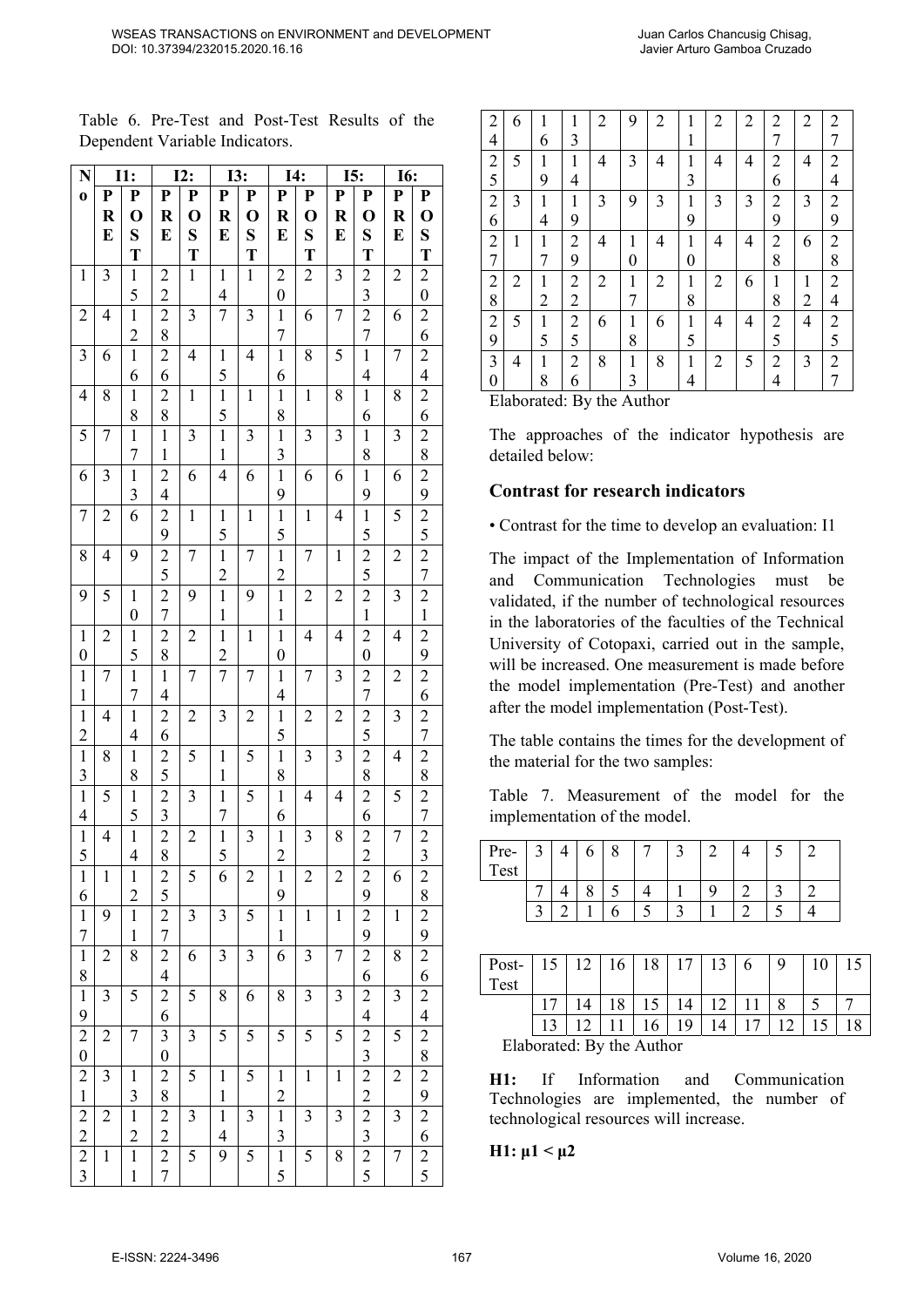#### **Solution:**

#### **a) Statement of the Hypothesis:**

 $\mu$ **1** = Average time of material development in the Pre-Test.

 $\mu$ **2** = Average time of material development in the Post-Test.

 $H0: μ1 ≥ μ2$ 

**Ha:**  $μ1 < μ2$ 

#### **b) Decision Criteria**



Fig. 1 Implementation of Information and Communication Technologies

c) Calculation: t-test for measurements of samples I1

| <b>Table 8. Descriptive Statistics</b> |  |
|----------------------------------------|--|
|----------------------------------------|--|

|              |    | Half  |            | Error    |
|--------------|----|-------|------------|----------|
|              |    |       |            | standard |
| <b>Shows</b> |    |       |            | of the   |
|              | N  |       | Desv. Est. | half     |
| Post Test    | 30 | 13,30 | 3,73       | 0,68     |
| Pre Test     | 30 | 4,03  | 2,22       | 0,41     |

Elaborated: By the Author

#### Table 9. Estimation of the difference

|            |  | Upper limit<br>95% for |         |  |  |  |
|------------|--|------------------------|---------|--|--|--|
| Difference |  | difference             |         |  |  |  |
| 9,267      |  | 10,597                 |         |  |  |  |
| Value T    |  | GL                     | Value p |  |  |  |
| 11,68      |  |                        | 1,000   |  |  |  |

Elaborated: By the Author

### **5. Author's discussion**

Since the p-value =  $0.000 < \alpha = 0.05$ , the results provide enough evidence to reject the null hypothesis (H0), and the alternate hypothesis (**Ha**) is true. The test turned out to be significant.

The researcher [18], mentions some of the important Web 2.0 tools that must have as fundamental characteristics of virtual environments for teaching-learning:

• Content distribution tools. Teachers must provide an area for the student to have systematic information in the form of files and folders that can have different formats (HTML, PDF, DOCX, ODT, XLSX, GIF, ...) and metadata must be obtained to present content and relevant information: links to online files, Web pages, calendars, labels with various objectives (text, images, presentations, reports, videos).

• Synchronous and asynchronous communicationcollaboration tools: so that individuals in a training activity have to communicate and work regularly, such as discussion forums and information exchange, group chat, news, course messaging, blogs, wikis, among others.

• Performance and evaluation tools: such as adaptable questionnaires by the teacher for the evaluation of the students and with qualifications at that moment of the individual and group tasks, for the teacher reports on the tasks of each student.

• Management tools and assignment of userprofiles: that make it possible to assign permissions within each subject to be taught, access profiles. These changes can be made at the administrator level, but also at the tutor profile and student level.

• Additional tools: Some platforms have a portfolio, syllabus, search tools within the subject in forums, among others; depending on the LMS applied and on which web platform it is compatible.

In our research, there are several examples of LMS such as WebCT, Moodle, Black Board, Moodle, Whiteboard, Web Board, Web Course in a Box, Claroline, Net Campus, Phoenix Pathlore, Profe, Saba, Symposium, Angel, Sakai, and Moodle, among others.

The researcher [33], propose to design a new TAM model specifically designed to explain the acceptance of students and teachers within higher education institutions by applying innovation technologies.

The proposal will be created from the TAM model and expanded with constructors of other models, such as TRA, TPB, UTAUT, IDT or TAM3.

Concerning this, there is little research on the TAM model in educational institutions; in emerging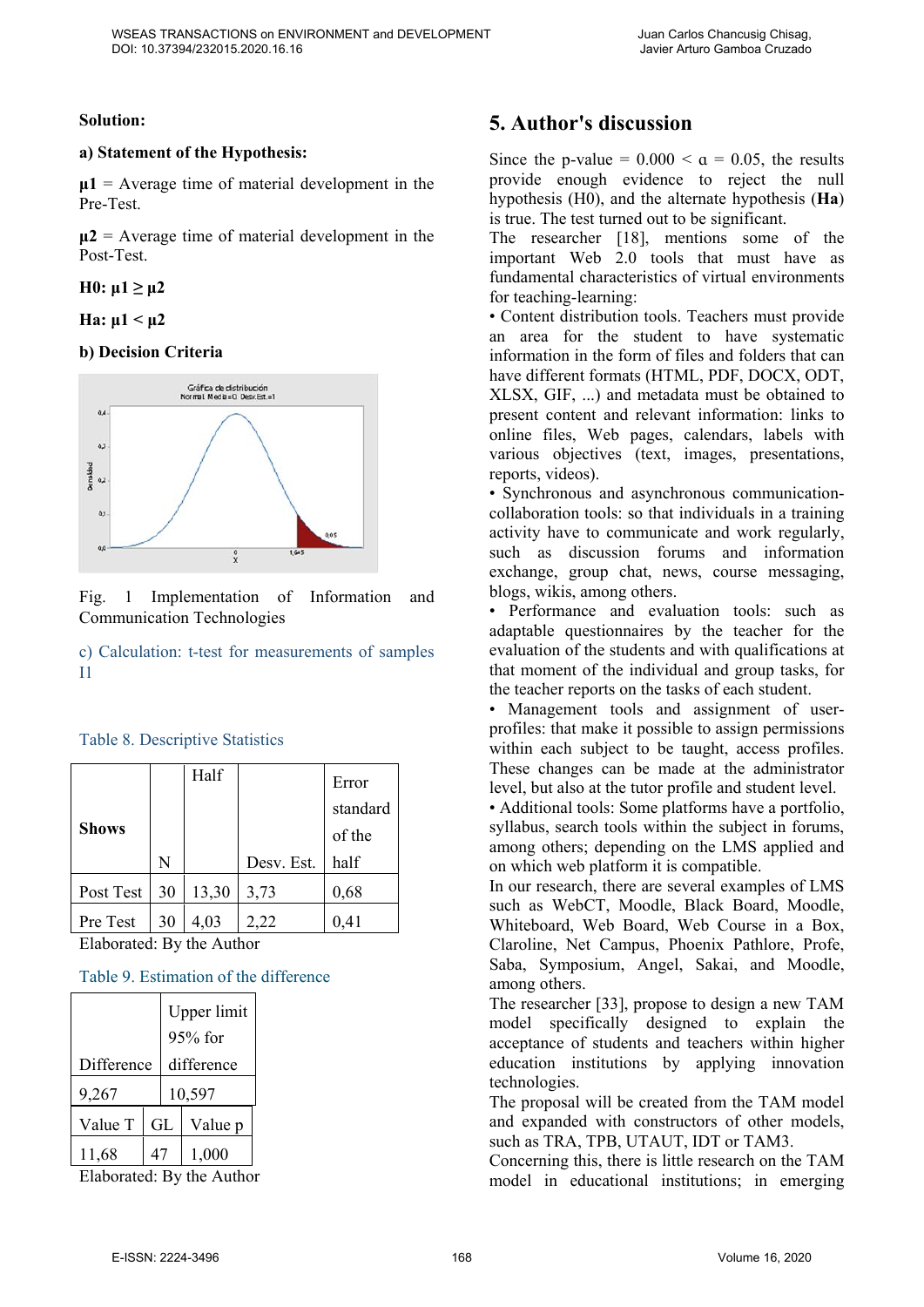economies in South America, only 3 relevant academic articles have been found in our research, which suggests that we delve further into the TAM model and its variants that allow us to carry out a validity and verification in our environment of the model through improvement proposals according to the ICT tools to be used.

The result is a complete theoretical model that integrates the constructors considered the most relevant to explain the process of adopting a technology: PU, PEOU, BI, ATT, SN, AU, SE, FC, PP, ANX, PK, SAT, TS and CSE, which are the most widely used, which in Chapter 3 was designed for the collaborative environment in universities.

The Times Higher Education World University Rankings is a global research accompanied by the rating of the best higher education institutions of global significance. It was calculated with the help of Times Higher Education (THE) methodology with the participation of Thomson Reuters information group. This rating is one of the most influential global ratings of universities. It was developed in 2010 by Times Higher Education in cooperation with Thomson Reuters in terms of Global Institutional Profiles Project and was the successor of the popular World University Rankings, issued by Times Higher Education in collaboration with Quacquarelli Symonds company. In its turn, since 2010, Quacquarelli Symonds has been issuing the rating world's best universities under the name of QS World University Rankings that is also considered to be one of the most prominent in this field. According to the methodology of THE World University Rankings, the level of accomplishments of HEI (higher education institutions) is assessed on the grounds of their results in the combination of statistical analysis of their activities, audited data, as well as of the results of annual expert polling of the representatives of international academic community and employers that express their thoughts about a higher education institution. In [34] an Information Technology Knowledge Management System is presented about the Interaction of Educational and Scientific-Production Structures.

## **6 Conclusions**

Using ICTs online offers many opportunities for information exchange and collaboration for students and learning. Furthermore, this study focused solely on students; it is necessary to implement research with university teachers. Its adoption processes should be taken into account when designing an elearning support program with CLE, in developing countries such as the United States, Colombia, Peru, Ecuador, Argentina, Chile and in developed countries on the Asian continent. And European.

- From the results obtained in the different statistical calculation tools, it arrived at the determination that the software proposed in the investigation can be executed and applied in the different dependencies and laboratories of the Technical University of Cotopaxi to search for the best work and student performance in all levels of the undergraduate and postgraduate student preparation.
- The study carried out of a systematic review of all the models that have been appearing through the different studies carried out in the different countries of the world and that have been applied in the different public and private institutions, in public and private universities, have contributed in the improvement of the teaching-learning process, in this particular case the degree of satisfaction, use of the system, perceived ease of use, perceived utility, the expectation of system performance, perceived entertainment, social factor, the condition will be measured facilitator, teamwork, technical support, computational self-reliance, and experience through the use of the system, these are some of the achievements achieved with the use of the system proposed by the researcher at the university where he works.
- The indicators are contrasted to check the variables and thus carry out the construction of the model proposed by the researcher and thus provide a better service in all the academic requirements proposed in the survey carried out on students from the different faculties of the Technical University of Cotopaxi.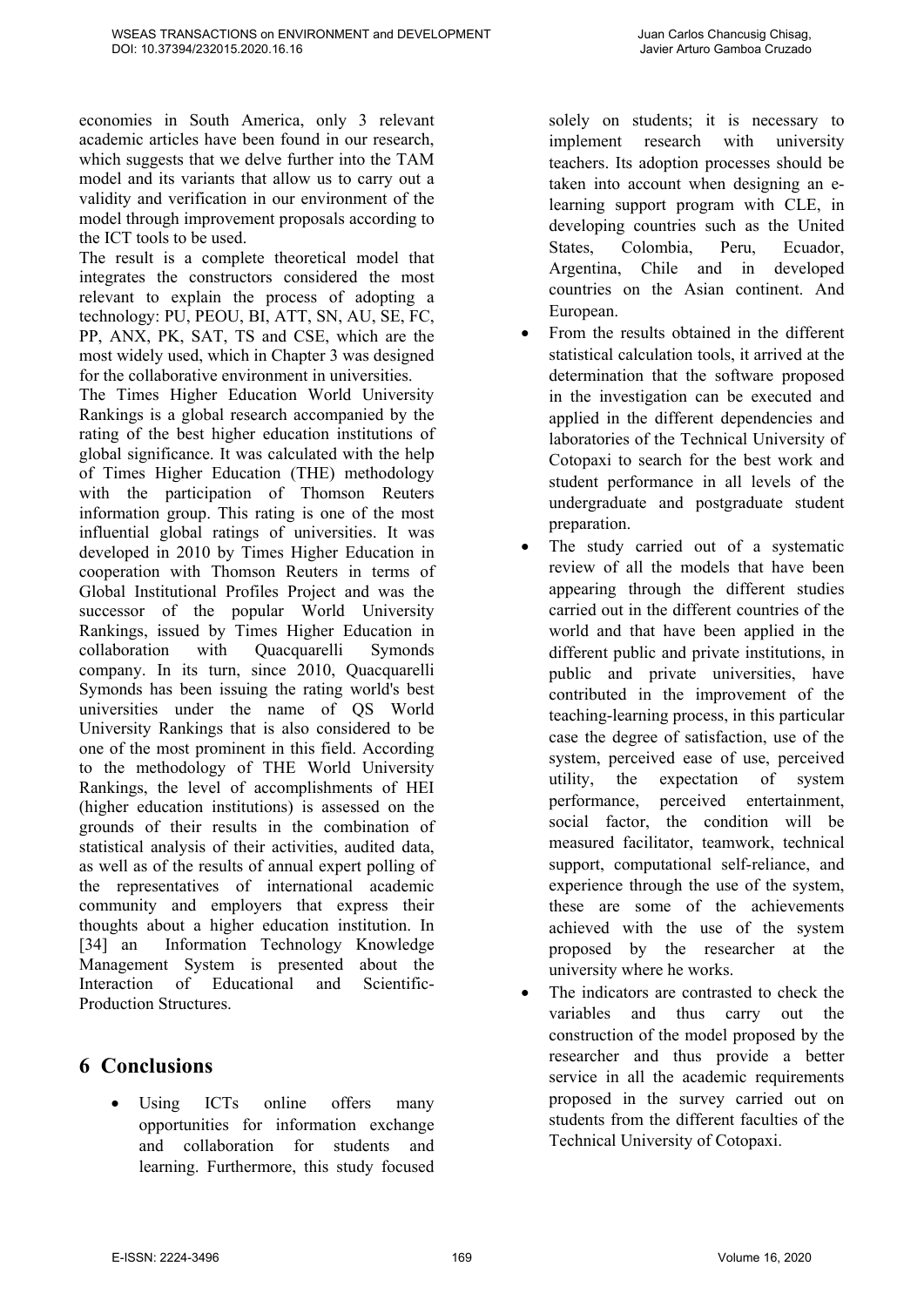#### References:

[1] Davis, F.D. *A technology acceptance model for empirically testing new end-user information systems: theory and results*. PhD Thesis, Sloan School of Management, Massachusetts Institute of Technology, 1986

[2] Ahumada, M. *Innovando la docencia y la evaluación: las herramientas 2.0 al aula*. Actual. Pedagog, 60(2), 15-28. 2012

[3] Chen, F. H., Looi, C. K., y Chen, W... *Integrating technology in the classroom: A visual conceptualization of teachers' knowledge, goals and beliefs*. Journal of Computer Assisted Learning, 25(5), 470-488, 2009 https://doi.org/10.1111/j.1365-2729.2009.00323.x

[4] Barak, M., y Ziv, S. *Wandering: A Web-based platform for the creation of location-based interactive learning objects*. Computers & Education, 62, 159–170, 2013 https://doi.org/10.1016/j.compedu.2012.10.015.

[5] Nagy, T. J., *Using learning management systems in business and economics studies in Hungarian higher education*. Education and Information Technologies, 21(4), 897-917, 2016 https://doi.org/10.1007/s10639-014-9360-6.

[6] Hirsch, B., Hitt, G.W., Powell, L., Khalaf, K., y Balawi, S., *Collaborative learning in action*. Proceedings of the IEEE International Conference on Teaching, Assess-ment and Learning for Engineering, Bali, Indonesia. 2013

[7] Sierra, Á.L. *¿Cómo implantar el Gobierno de las Tecnologías de Información en Instituciones de Educación Superior?*. (Tesis de Maestría), Colombia: Departamento Académico de Tecnologías de Información y Comunicaciones, Facultad de Ingeniería, Universidad ICESI, 2012

[8] Nuñez, E., Penelas, A., y Cuesta, P. El desarrollo de web 3.0 como innovación en la docencia de comercialización e investigación de mercados. Caracciolos: revista digital de investigación en docencia, 2(1), 1-10, 2013

[9] García-Riaza, B., y Iglesias, A. *Attitude towards the use of mobile devices for the practice of oral skills in English.* In Proceedings of the Second International Conference on Technological Ecosystems for Enhancing Multiculturality (Salamanca, España, October 01-03, 2014, TEEM'14. ACM, New York, N.Y., USA. https://doi.org /10.1145/2669711.2669928.

[10] Iglesias, A., Sánchez, M. C., y Pedrero, C. *Case study on collaborative work experiences with*  *web 2.0 in Spanish Primary Schools with the Highest Institutional accreditation level*. Journal of Cases on Information Technology, 16(3), 33-50, 2014 https://doi.org/10.4018/JCIT.2014070104.

[11] Iglesias-Rodríguez, A., y García-Riaza, B. *Learning Goes Mobile: Devices and Apps for the Practice of Contents at Tertiary Level*. In D. Fonseca and E. Redondo (Eds.), Handbook of Research on Applied E-Learning in Engineering and Architecture Education (472-496). Hershey, PA: Engineering Science Reference. 2016 https://doi.org/10.4018/978-1- 4666-8803-2.ch021.

[12] Naismith, L., Lonsdale, P., Vavoula, G. y Sharples, M. . *Literature review in mobile technologies and learning*. Futurelab series, Report 11, University of Birmingham, 2004

[13]Traxler, J., *Learning in a mobile age*. International Journal of Mobile and Blended Learning 1(1), 1-12, 2009

[14] Ferdig, R., Cavanaugh, C., y Freidhoff, J. *Research into K–12 online learning*. In Clark, T. y Barbour, M. (Eds.), *Online and distance education in schools: Global perspectives on policy and practice*. Sterling, VA: Stylus and Microsoft, 2015 https://sty.presswarehouse.com/Books/BookDetail. aspx?productID=391638

[15] Cavanaugh, C., Sessums, C., y Drexler, W., *A call to action for research in digital learning: Learning without limits of time, place, path, pace…or evidence*. Journal of Online Learning Research, 1(1) 9–15, 2015

[16] Virtanen, J., y Rasi, P., *Integrating Web 2. 0 Technologies into Face-to-Face PBL to Support Producing, Storing, and Sharing Content in a Higher Education Course The Interdisciplinary Journal of Problem-based Learning Voices from the Field Integrating Web 2. 0 Technologies int*. Interdisciplinary Journal of Problem-Based Learning, 11(1), 2017

[17] Watson, W.R., y Watson, S.L., *What are Learning Management Systems, What are They Not, and What Should They Become?* TechTrends, 51(2), 29, 2007

[18] Sánchez-Olavarría, C., *B-learning como estrategia para el desarrollo de competencias. El caso de una universidad privada*. Revista Iberoamericana De Educación, 67(1), 85-100, 2014 [19] Vicheanpanya, J., *E-Learning Management System Model for Thai Society*. International Journal of Information and Education Technology, 4(1), 67-70. 2014, http://dx.doi.org/10.7763/IJIET.2014.V4.371.

[20] Ramakrisnan, P., Jaafar, A., Razak, H.A., y Ramba, D.A., *Evaluation of user Interface Design for Leaning Management System (LMS):*